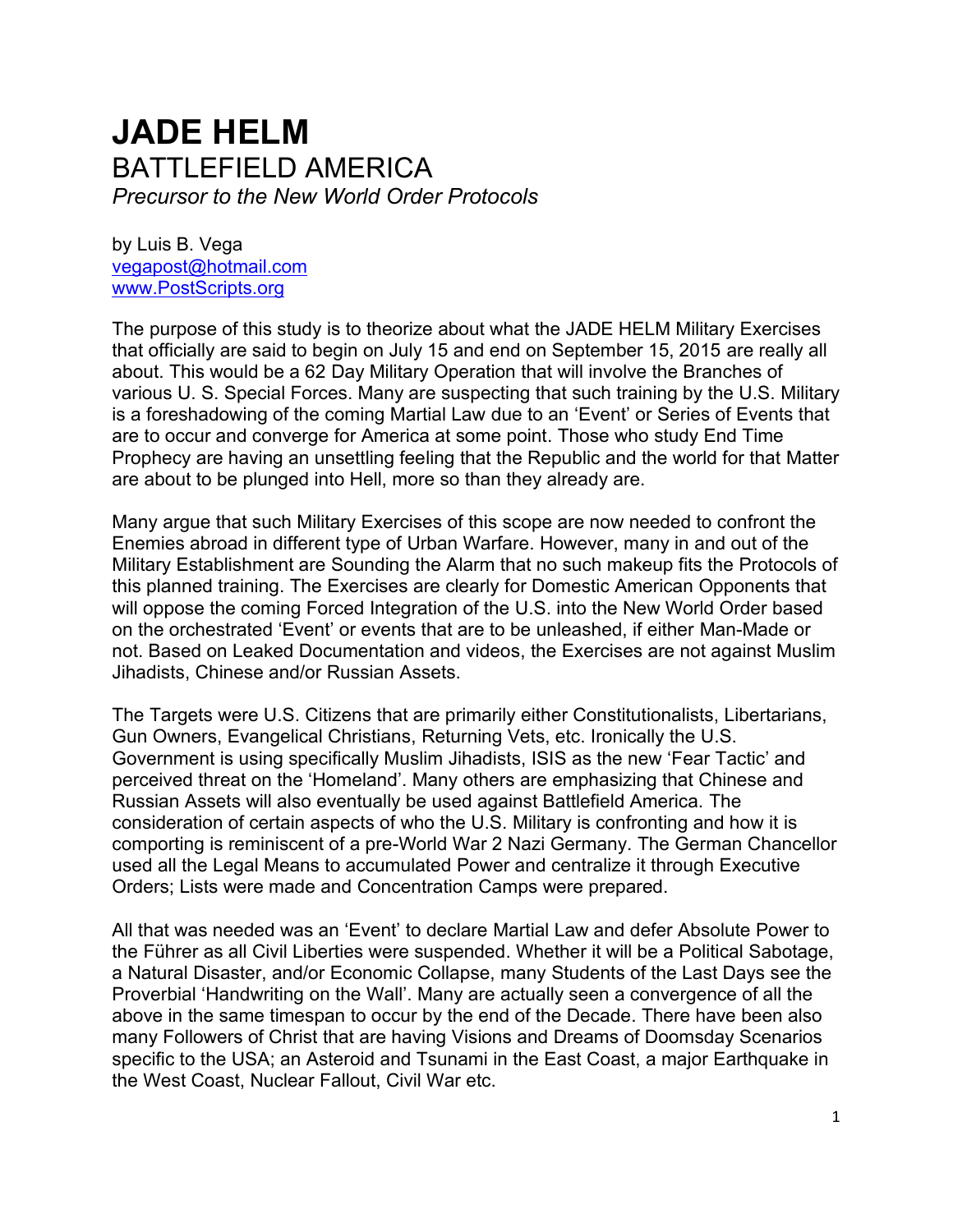## **Martial Law**

Such calamities will require Martial Law and will eventually be implemented in the USA and perhaps other countries as well. As it is, the NDAA and the Patriot Act have allowed provisions to consider and treat the Continental Union as 'Battlefield USA'. This makes anyone person or persons Military Targets now. Thanks to U.S. Congressional Lawmakers, the provisions allow for the Military to 'Exercise and Master its Domain within the confines of the Territory of the United States. This is the Motto of Jade Helm.

The U.S. Military can detain People, interrogate them without a Warrant or Legal Representation for no reason and be Held Indefinitely. What is ominous is that among all such speculation of Calamities, the most probably one is the Economic Collapse that even the non-Religious Experts predict will occur within the timeframe of a September to October timeframe. If such a Military Exercise where to 'Go Live' at the end of such a term, that is when it would be needed the most as the predicted Economic Meltdown is to occur. This Economic Collapse Scenario is substantiated by the Shemitah Cycles and that is tied to the Lunar and Solar Eclipse Cycles.

Perhaps there is a 'Countdown' to a Fall culmination of events. If one adds for example 90 days from June 15, it will fall exactly on September 13, 2015. This will be the start of the New Year 5776. It is when the 7<sup>th</sup> Shemitah Cycle of 7 Years concludes with the 49<sup>th</sup> or Jubilee Culmination. This 90 Day Countdown to the New Year 5776 would start on June 15 is rather unique in that it appears to be a sort of Time-Marker of sorts. It is the 166<sup>th</sup> Day of the Year and there remains 199 Days left in the Year, an exact reversed image.

*June 15 ------------------------------------------*→ *+ 90 day countdown = September 13, 2015 (5776) 166th Day 199 days remaining*

This Date Count is pegged to when the Temple Mount was liberated in 1967. What is interesting it that on September 23, the Roman Catholic Pope is scheduled to address the U.S. Congress. This is unprecedented as no Pope has ever addressed a Joint Session of the U.S. Congress since the Declaration of Independence was made in the American Colonies in 1776, a reference to 5776 and in Philadelphia no less on a Jubilee Year. Is this prophetic? He will also later-on address the UN. This timespan will undoubtedly be Unprecedented Times and will be Historic. What is prominent about this timeframe is that it is unprecedented in more than one way.

It is a convergence of Politics, Religion, Economics, and Biblical Eschatology. What this study suggests is that the Papacy will also 'eclipse' this same pattern of all the culminating Celestial Eclipses that will converge in the Fall. The Eclipses occur on Rosh HaShanah and Sukkot in particular. They are the Partial Solar Eclipse to start the New Year on September 13, 2015 and the Total Lunar Eclipse, or Blood Moon, the 4<sup>th</sup> and last of the 2014-15 Tetrad on Sukkot on September 28, 2015. Metaphorically, what is very intriguing to consider and parallel is that there appears to be an eclipsing also to occur of the Papal kind. The Papacy appears to want to also 'eclipse' this time period and will according to his published itinerary for that time.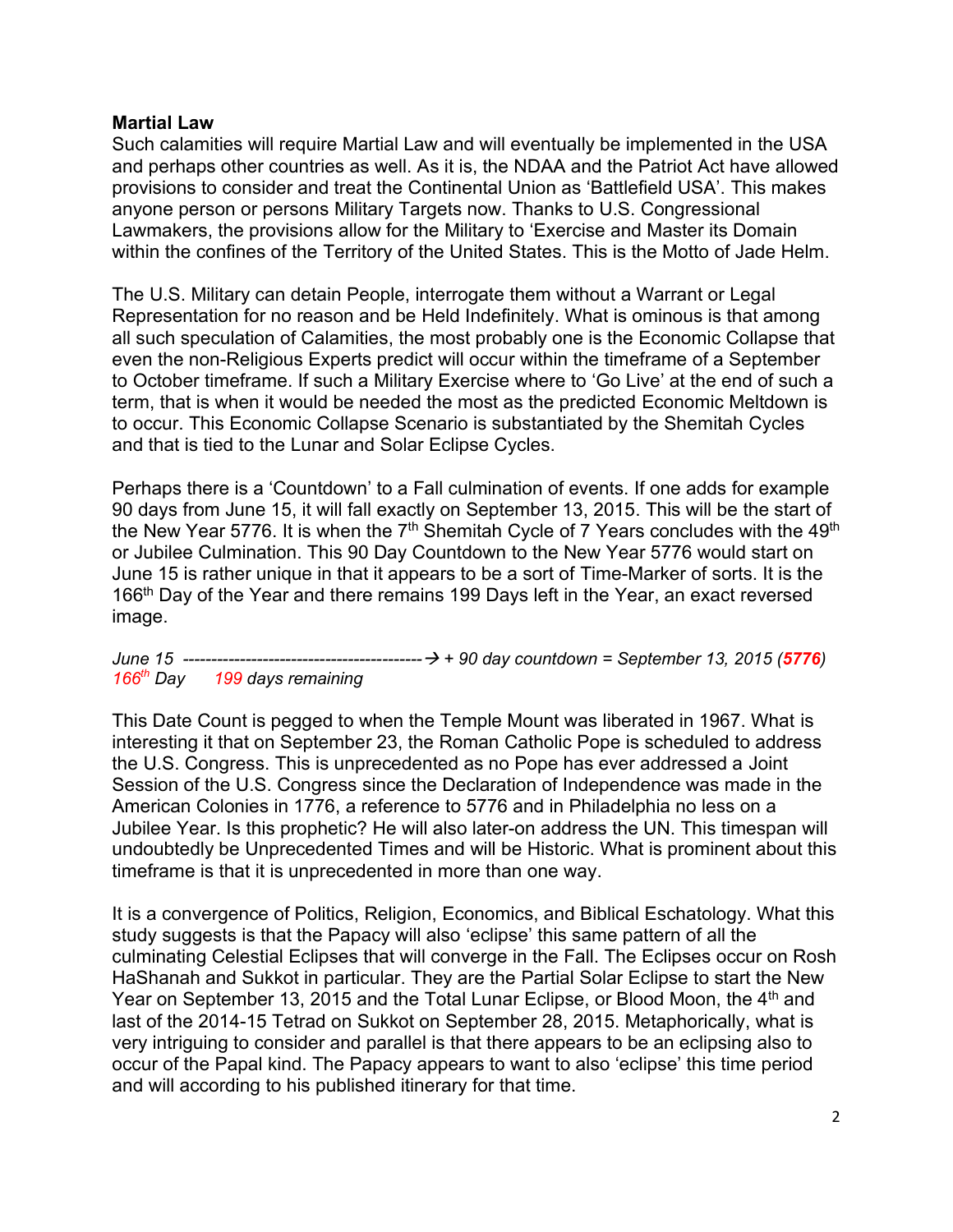## **Pope Addresses U.S. Congress**

Is it any coincidence that the Pope will be in America during this very Prophetic Synchronization of Prophetic Time? The following is the Tentative Schedule of the Papacy visit to the United States in the Fall of 2015.

### *Sept 22*

*(Eve of Yom Kippur – Jubilee Proclamation) Projected arrival to Washington, D.C.* 

#### *Sept 23*

*(Day of Atonement and Fall Equinox)*

*Proposing that Pope Francis visit the White House the following morning. The highlight of the Washington visit will be his speech to the Joint Session of Congress, the Senate and the House of Representatives, historic.*

#### *Sept 24*

*Pope Francis would leave for New York City on the afternoon of the 24th.* 

#### *Sept 25*

*At the U.N. General Assembly on the morning of the 25th, to condone the 3-Day Post-2015 Sustainable Development Summit. This is the desired implementation of Agenda 21 among other Globalist Cabal of Population Reduction of the Georgia Guidestones flavor.*

*\*\*NOTE: From Thursday, November 28, 2013 Perihelion of Comet ISON when added 666 Days results in Friday, September 25, 2015. This is the same Day the Papacy sanctions the Globalist Protocols for World Depopulation.*

#### *Sept 26*

*Pope Francis would be in Philadelphia meetings, which runs through the 27th, the Eve of Sukkot and the last Blood Moon, which is a Super Moon.*

It is if the Papacy is 'eclipsing' or Stealing the Thunder of the Prophetic Implication in themselves of what the Signs YHVH is seeking to exclaim though the Eclipses. Perhaps the Itinerary of the Papal visit is part of this incorporating of the Signs all inclusive. It is just amazing that the Papal activities appear to be coordinated and in tandem with the most amazing time of Biblical implications.

Many believe such Signs are broadcasting a Turning Point in World History and even the possible nearness of the Rapture by some. Many End Time Scholars are drawing the parallels of the Jerusalem Year of Jubilee, 5776 with the 1776 Year of Liberty that the U.S. was founded on and that even is etched in the Liberty Bell in Philadelphia that the Pope will visit.

Will this be a time taken as an opportunity to extol the notion for a need of a New World Order with a new Reserve Currency and a hint of a strong man to lead such an Order? It is interesting to note that this High Priest or Rome, this Pope will be in the City of which it was the only one of the 7 in the book of Revelation that the true High Priest Jesus Christ did not rebuke. He actually promised a Door of Escape from the Trial that was to subsequently come after such an 'Exodus'.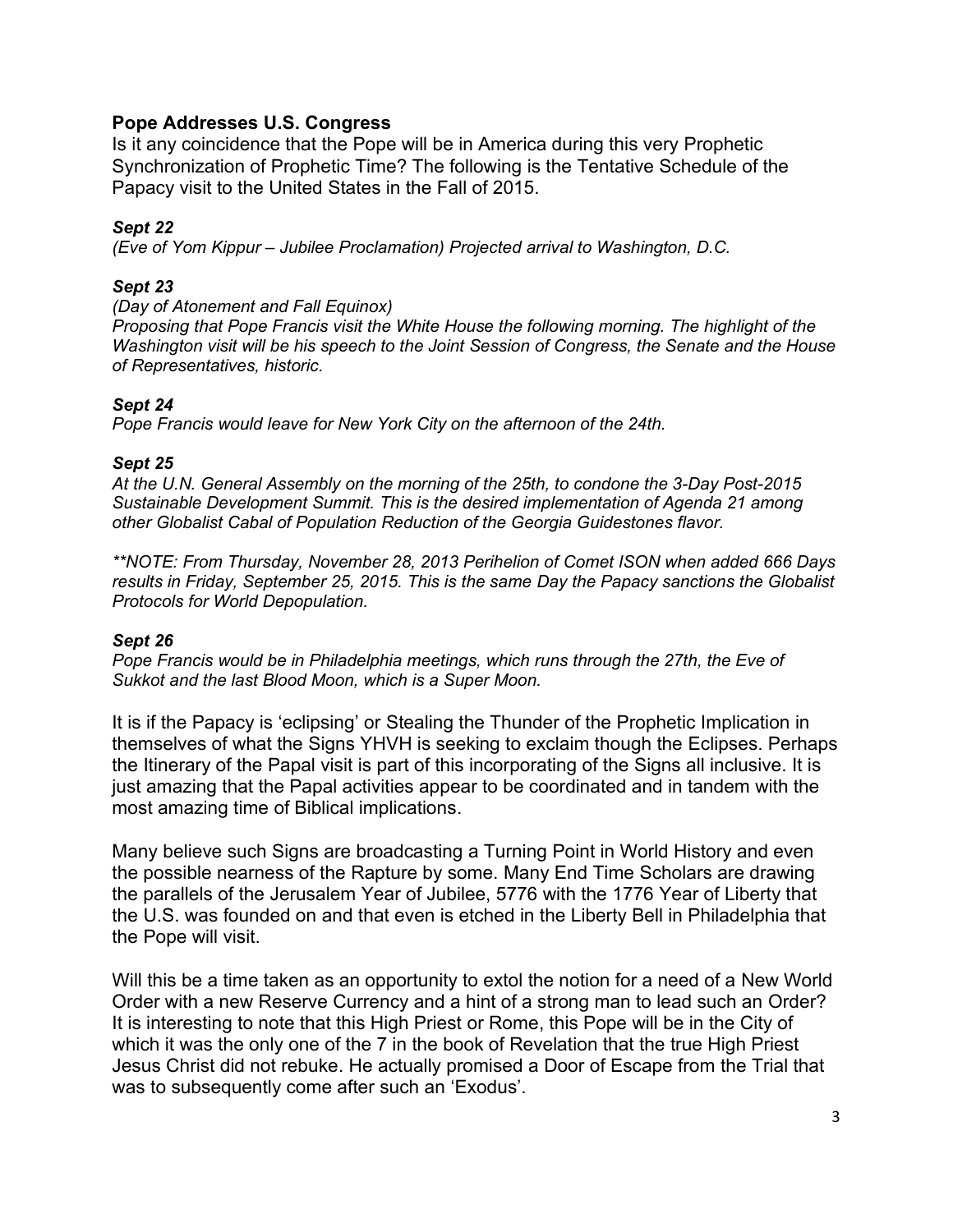#### **Martial Law Protocols**

This is much like when Moses led-out the Hebrews from the Land of the Egyptian Pharaoh. Will this High Priest now in the Land of the American Pharaoh, perhaps sanction the leading of America's People into Bondage and more so the entire World? Will a Spiritual Door be opened at the end of this coming Time? When will the 'Exodus' occur led by the true High Priest Jesus, one greater than Moses, i.e., as in the Rapture? After all, the Exodus was a Year of Release, of the Jubilee. But what is to be released?

Will the Blessing of American, at this time turn into a Curse and Subjection once again as in the Land of Egypt how with an American Pharaoh, a Pharaoh that knew not the GOD of Joseph? As it pertains to Jade Helm the following is a Poster rendering the possible implications of the Jade Helm Military Exercises aimed against the U.S. Populace in U.S. Sovereign Territory. The Poster attempts to convey that not only are the U.S. Special Forces involved but other Multinational Foreign Military Assets.

Many have seen United Nations UN Marked Vehicles in transit across the U.S. that to many suggests that at some point in time, the USA will be subservient to the UN Protocols and the Sovereignty of the USA will be relinquished. All those that stand opposed to such a New Order will be deemed 'Enemy Combatants'. The very Emblem or Ensign of the Jade Helm Military Exercises is said to be taken from the U.S. Army Special Forces Insignia. It has 2 Arrows crossing each other and a Dagger in the middle. The Logo is enveloped with the Motto, 'De Oppresso Liber'.

This is in Latin, meaning 'Liberate the Oppressed' or 'From Oppression, Freedom'. What is different is that a translucent Wooden Clog of Dutch Shoes are centered on the Emblem. Many are attributing it to an Icon of the Concentration Camps of Europe that are coming to the USA. The Poster reverses this Motto to read, 'De Liber Oppressor'. This is in Latin, meaning 'Oppress the Liberated' or 'From Freedom, Oppression'. This Military Operation is a classic case of a Trojan Horse.

It is perpetrated by the very Government and a Commander in Chief that has vowed to uphold and defend the Constitution of the USA on the Bible that belonged to Abraham Lincoln. With such provisions introduced through the NDAA and the Patriot Act, the U.S. Constitution has been cancelled, null and void. What this now allows is for an 'Event' or series of events, either Political, Economic, Religious and/or Geological to have the U.S. President suspend the Constitution as Lincoln did during the Civil War.

And even the National Elections could be suspended, perhaps or even a certain type of a coming Civil War. All Powers during such a Time would be concentration in the Executive Office, in effect rendering the U.S. President a Dictator, much like Hitler attained by stealth. This has been allowed because although the Warning of National Judgment fell hard on the USA since 9-11, the Nation has not Repented. On the contrary, a recent report by the Pew Research Center documented that Americans are less Christian now than just 5 years ago. One interesting irony of 9-11 is that if the Economic Collapse is to occur at the end of a Shemitah Cycle, the Stock Market will perhaps be the 'Event' or series of events will lead the nation into a 'Battlefield America'.